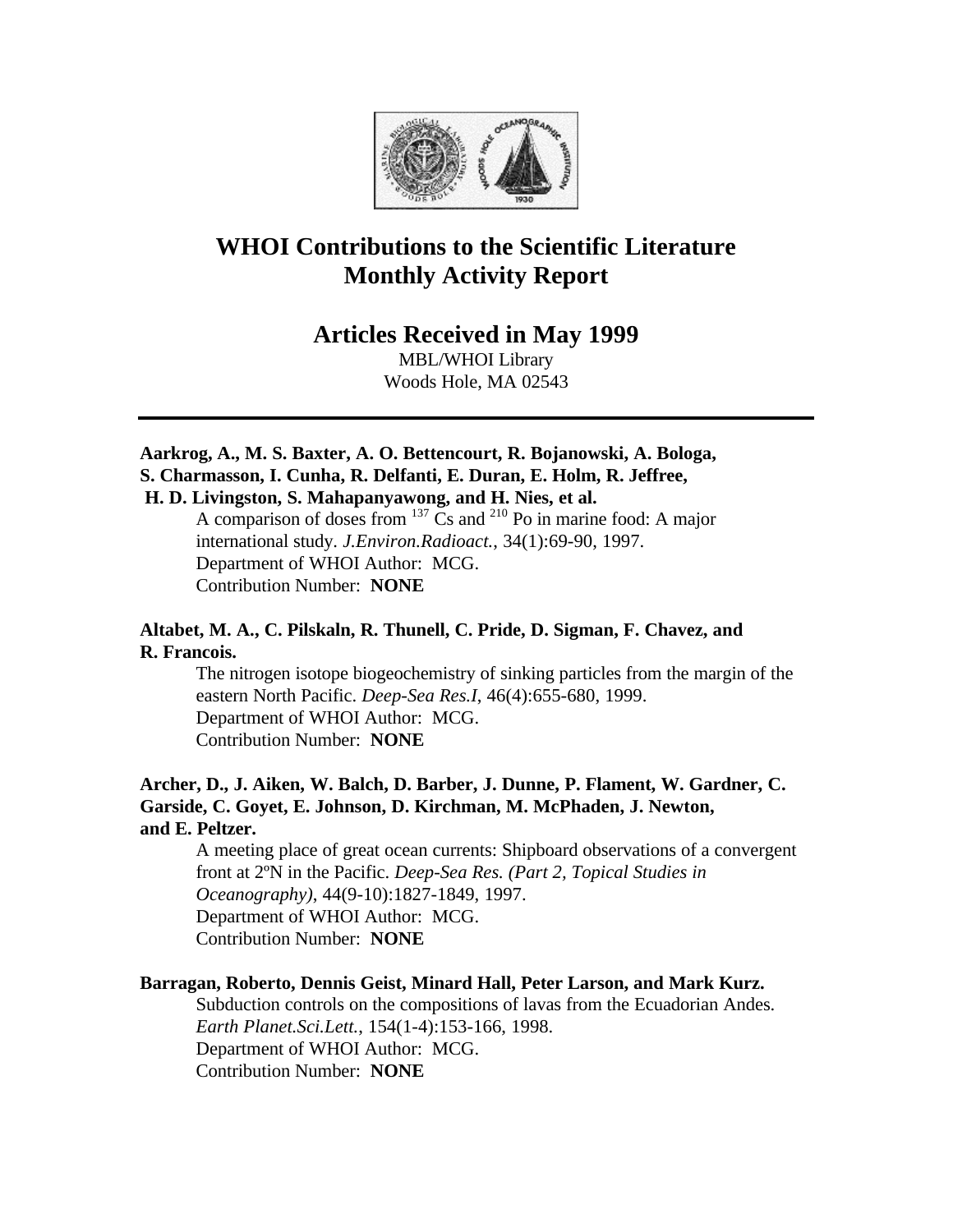### **Bazin, Sara, Harm van Avendonk, Alistair J. Harding, John A. Orcutt, J. Pablo Canales, and Robert S. Detrick.**

Crustal structure of the flanks of the East Pacific Rise: Implications for overlapping spreading centers. *Geophys.Res.Lett.*, 25(12):2213-2216, 1998. Department of WHOI Author: GEOL. Contribution Number: **NONE**

### **Bernstein, Stefan, Peter B. Kelemen, Christian Tegner, Mark D. Kurz, Jurek Blusztajn, and C. Kent Brooks.**

Post-breakup basaltic magmatism along the East Greenland Tertiary rifted margin. *Earth Planet.Sci.Lett.*, 160(3-4):845-862, 1998. Department of WHOI Author: GEOL. MCG. Contribution Number: **NONE**

### **Bernstein, Stefan, Peter B. Kelemen, and C. Kent Brooks.**

Depleted spinel harzburgite xenoliths in Tertiary dykes from East Greenland; restites from high degree melting. *Earth Planet.Sci.Lett.*, 156(1-2):1-11, 1998. Department of WHOI Author: GEOL. Contribution Number: **NONE**

### **Blackman, Donna K., Johnson R. Cann, Bob Janssen, and Deborah K. Smith.**

Origin of textensional core complexes: Evidence from the Mid-Atlantic Ridge at Atlantis Fracture Zone. *J.Geophys.Res.*, 103(B9):21315-21333, 1998. Department of WHOI Author: GEOL. Contribution Number: **NONE**

### **Catubig, Nina R., D. E. Archer, Roger Francois, Peter de Menocal, Will Howard, and Ein-Fen Yu.**

Global deep-sea burial rate of calcium carbonate during the last glacial maximum. *Paleoceanography*, 13(3):298-310, 1998. Department of WHOI Author: MCG. Contribution Number: **NONE**

### **Channell, J. E. T., D. A. Modell, J. McManus, B. Lehman.**

Orbital modulation of the Earth's magnetic field intensity. *Nature (London)*, 394(6692):464-468, 1998. Department of WHOI Author: GEOL. Contribution Number: **NONE**

#### **Chapman, David C.**

Dense water formation beneath a time-dependent coastal polynya. *J.Phys.Oceanogr.*, 29:807-820, 1999. Department of WHOI Author: PO. Contribution Number: **9714**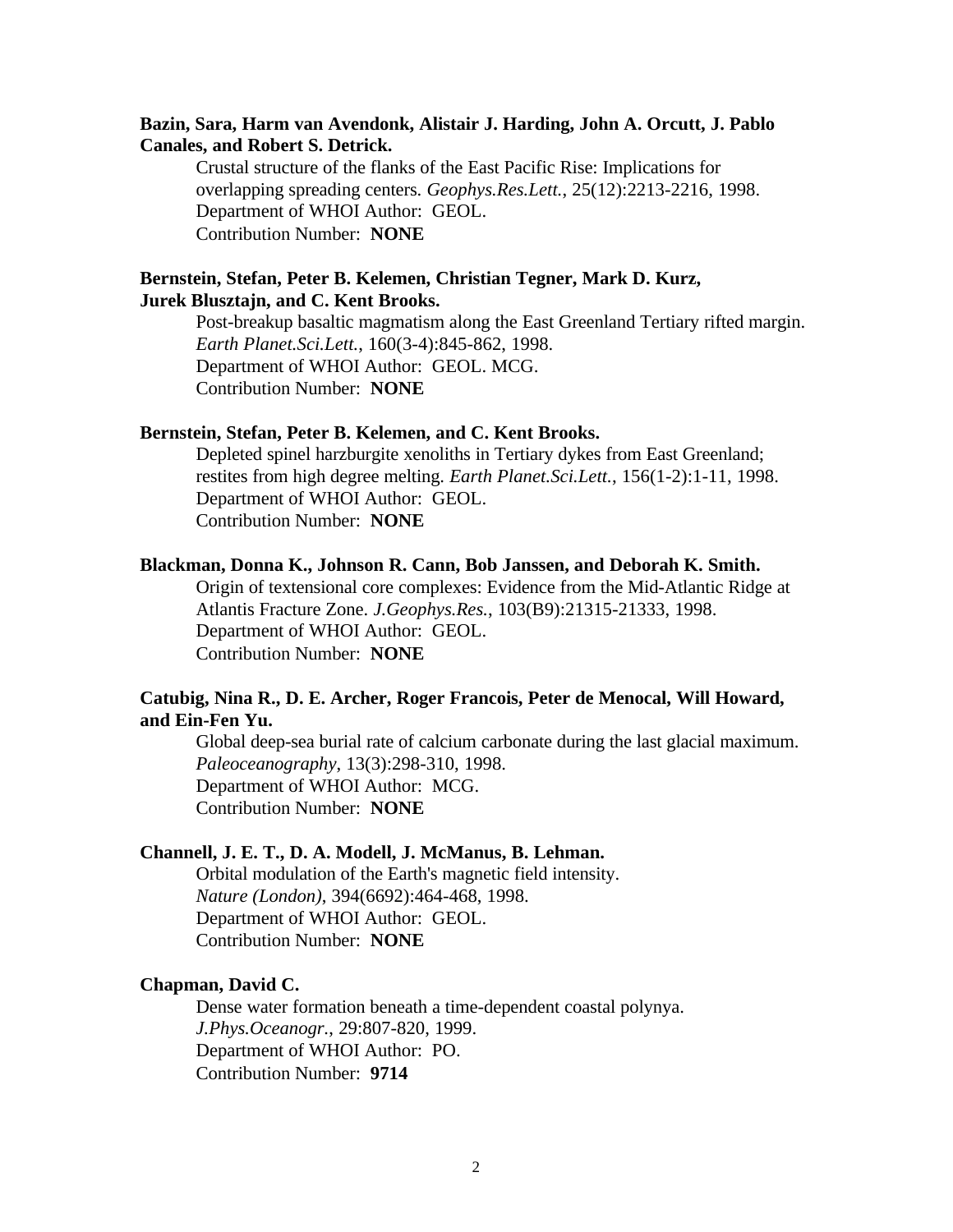### **Clift, Peter D., Andrew Carter, and Anthony J. Hurford.**

Apatite fission track analysis of Sites 959 and 960 on the transform continental margin of Ghana, West Africa. In: *Proc.Ocean Drill.Prog.,Sci.Res.* J. Mascle, G. P. Lohmann, and M. Moullade, eds., Ocean Drilling Program, College Station, TX, 159:35-41, 1998. Department of WHOI Author: GEOL. Contribution Number: **9412**

# **Cohen, Anthony S., R. Keith O'Nions, and Mark D. Kurz.**

Chemical and isotopic variations in Mauna Loa tholeiites. *Earth Planet.Sci.Lett.*, 143(1-4):111-124, 1996. Department of WHOI Author: MCG. Contribution Number: **NONE**

### **Dahl-Jensen, Trine, W. Steven Holbrook, John R. Hopper, Peter B. Kelemen, Hans Christian Larsen, Robert Detrick, Stefan Bernstein, and Graham Kent.**

Seismic investigation of the East Greenland volcanic rifted margin. In: *Review of Greenland Activities; 1996*. A. K. Higgins and Jon R. Ineson, eds. Geology of Greenland Survey Bulletin, 176, :50-54, 1997. Department of WHOI Author: GEOL. Contribution Number: **NONE**

### **dos Santos Neto, Eugenio Vaz, John M. Hayes, and Tikae Takaki.**

Isotopic biogeochemistry of the Neocomian lacustrine and upper aptian marineevaporitic sediments of the Potiguar Basin, northeastern Brazil. *Org.Geochem.*, 28(6):361-381, 1998. Department of WHOI Author: GEOL.

Contribution Number: **NONE**

### **Dymond, J., R. Collier, J. McManus, S. Honjo, and S. Manganini.**

Can the aluminum and titanium contents of ocean sediments be used to determine the paleoproductivity of the oceans? *Paleoceanography*, 12(4):586-593, 1997. Department of WHOI Author: GEOL. Contribution Number: **NONE**

### **Edmonds, Henrietta N., John N. Smith, Hugh D. Livingston, Linas R. Kilius, and John M. Edmond.**

<sup>129</sup>I in archived seawater samples. *Deep-Sea Res.I*, 45(7):1111-1125, 1998. Department of WHOI Author: MCG. Contribution Number: **NONE**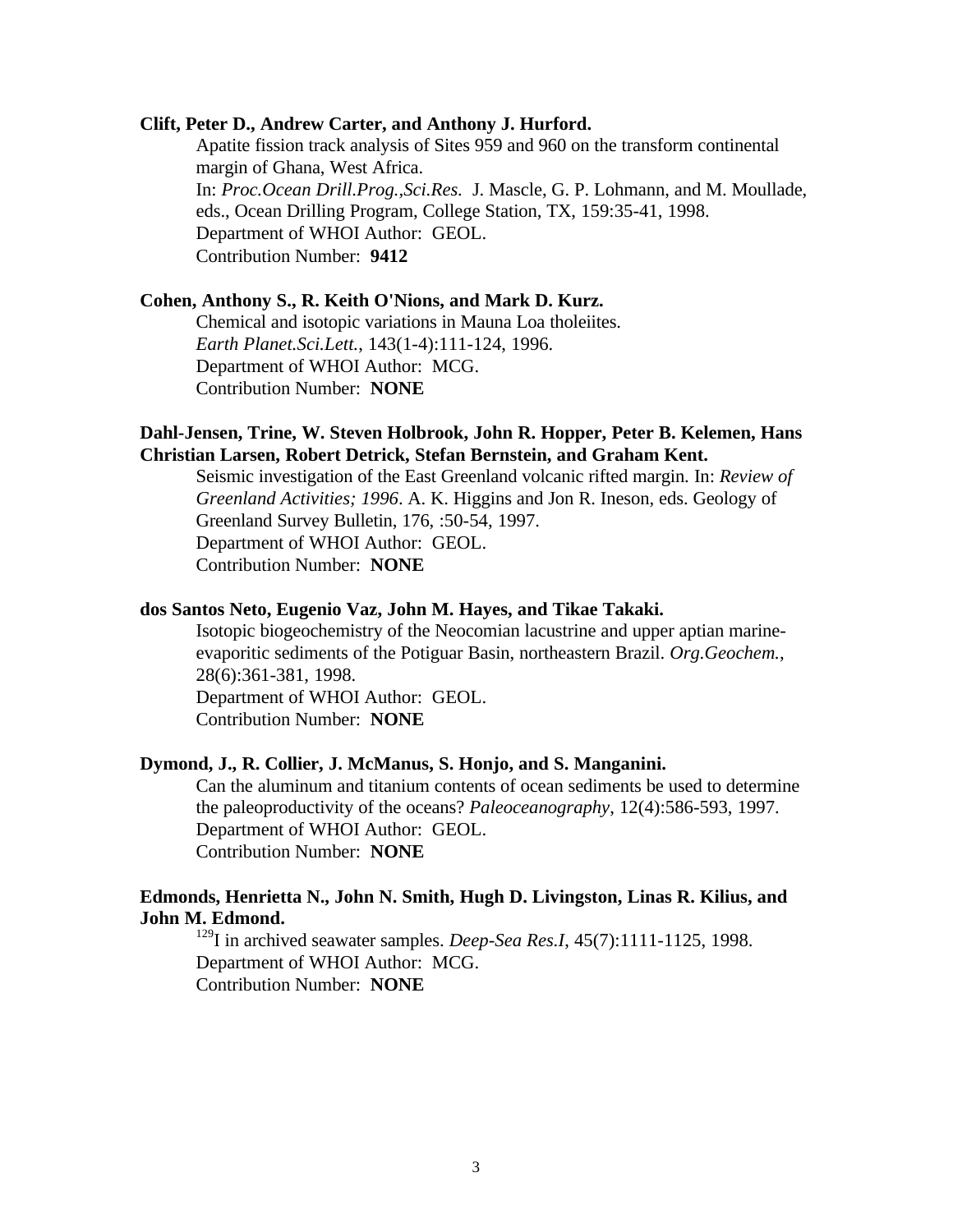#### **Elder, Kathryn L., Ann P. McNichol, and Alan R. Gagnon.**

Evaluating reproducibility of seawater, inorganic and organic carbon  ${}^{14}C$  results at NOSAMS. *Radiocarbon*, 40(1):223-230, 1998. Department of WHOI Author: GEOL. Contribution Number: **NONE**

# **Evans, Rob. L., Spahr C. Webb, Marion Jegen, and Khamla Sananikone.**

Hydrothermal circulation at the Cleft-Vance overlapping spreading center; results of a magnetometric resistivity survey. *J.Geophys.Res.B*, 103(6):12321-12338, 1998. Department of WHOI Author: GEOL. Contribution Number: **NONE**

### **Feely, R. A., R. Wanninkhof, C. Goyet, D. E. Archer, and Taro Takahashi.**

Variability of  $CO<sub>2</sub>$  distributions and sea-air fluxes in the central and eastern equatorial Pacific during the 1991-1994 El Nino. *Deep-Sea Res. (Part 2, Topical Studies in Oceanography)*, 44(9-10):1851-1867, 1997. Department of WHOI Author: MCG. Contribution Number: **NONE**

# **Fornari, D. J. and M. R. Perfit.**

Sampling and imaging requirements for deep submergence science. *Mar.Tech.Soc.J.*, 30(3):77-79, 1997. Department of WHOI Author: GEOL. Contribution Number: **NONE**

### **Fornari, Dan, Susan Humphris, and Joe Cann.**

Maiden science vogage of R/V Atlantis: A BRIDGE-BB-NSF collaboration at the Lucky Strike vent field, Mid Atlantic ridge 37º17'N. *BRIDGE Newsletter*, 13:20-24, 1997. Department of WHOI Author: GEOL. Contribution Number: **NONE**

#### **Fornari, Dan, Greg Kurras, Margo Edwards, Wayne Spencer, and Bill Hersey.**

Mapping volcanic morphology on the crest of the East Pacific Rise 9º49'-52'N using the WHOI Towed Camera System: A versatile new digital camera sled for seafloor mapping. *BRIDGE Newsletter*, 14:4-12, 1998. Department of WHOI Author: GEOL. Contribution Number: **NONE**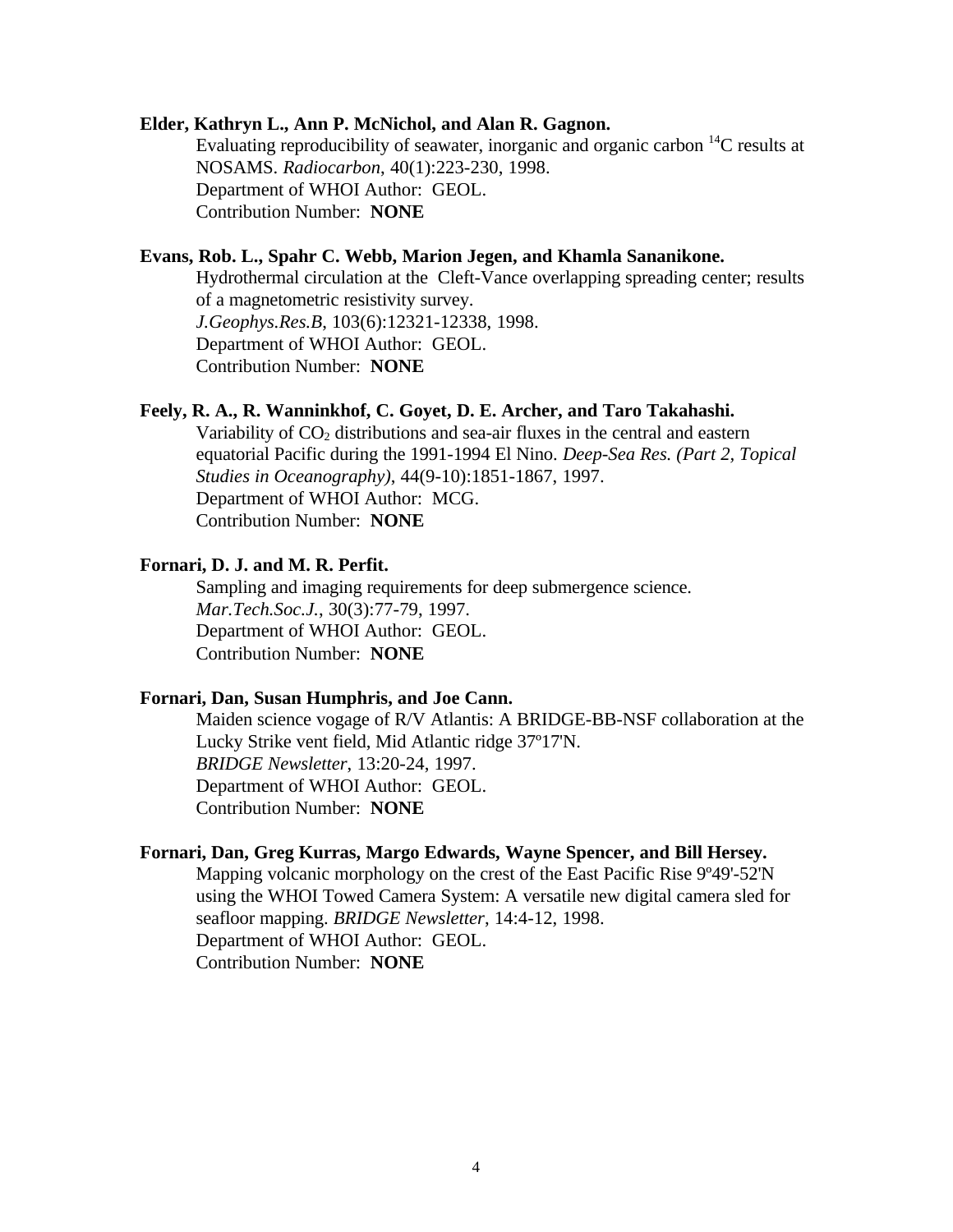### **Frisk, George V.**

A technique for measuring bottom acoustic impedance in shallow water. In: *Proceedings of the Fourth European Conference on Underwater Acoustics*, A. Alippi and G. B. Canelli, eds. Rome, Italy, 1:511-516, 1998. Department of WHOI Author: AOPE. Contribution Number: **9811**

### **Giese, Graham S., David C. Chapman.**

Hazardous harbor seiches, tides, wind and baroclinicity. *Proc.Int.Symp.Ocean Wave Meas.Anal.*, 1:208-218, 1998. Department of WHOI Author: GEOL. PO. Contribution Number: **NONE**

### **Gregg, Tracy K. P., and Daniel J. Fornari.**

Long submarine lava flows: Observations and results from numerical modeling. *J.Geophys.Res.*, 103(B11):27517-27531, 1998. Department of WHOI Author: GEOL. Contribution Number: **NONE**

### **Guptha, M. V. S., W. B. Curry, V. Ittekkot, and A. S. Muralinath.**

Seasonal variation in the flux of planktic foraminifera: Sediment trap results from the Bay of Bengal, northern Indian Ocean. *J.Foramin.Res.*, 27(1):, 1997. Department of WHOI Author: GEOL. Contribution Number: **NONE**

### **Hauri, Eric H., Mark D. Kurz.**

Melt migraiton and mantle chromatography; 2, a time series Os isotope study of Mauna Loa Volcano, Hawaii. *Earth Planet.Sci. Lett.*, 153(1-2):21-36, 1997. Department of WHOI Author: MCG. Contribution Number: **NONE**

### **Huang, Rui Xin.**

Mixing and energetics of the oceanic thermohaline circulation. *J.Phys.Oceanogr.*, 29:727-746, 1999. Department of WHOI Author: PO. Contribution Number: **9405**

#### **Huang, Rui Xin, and Joseph Pedlosky.**

Climate variability inferred from a layered model of the ventilated thermocline. *J.Phys.Oceanogr.*, 29:779-790, 1999. Department of WHOI Author: PO. Contribution Number: **9697**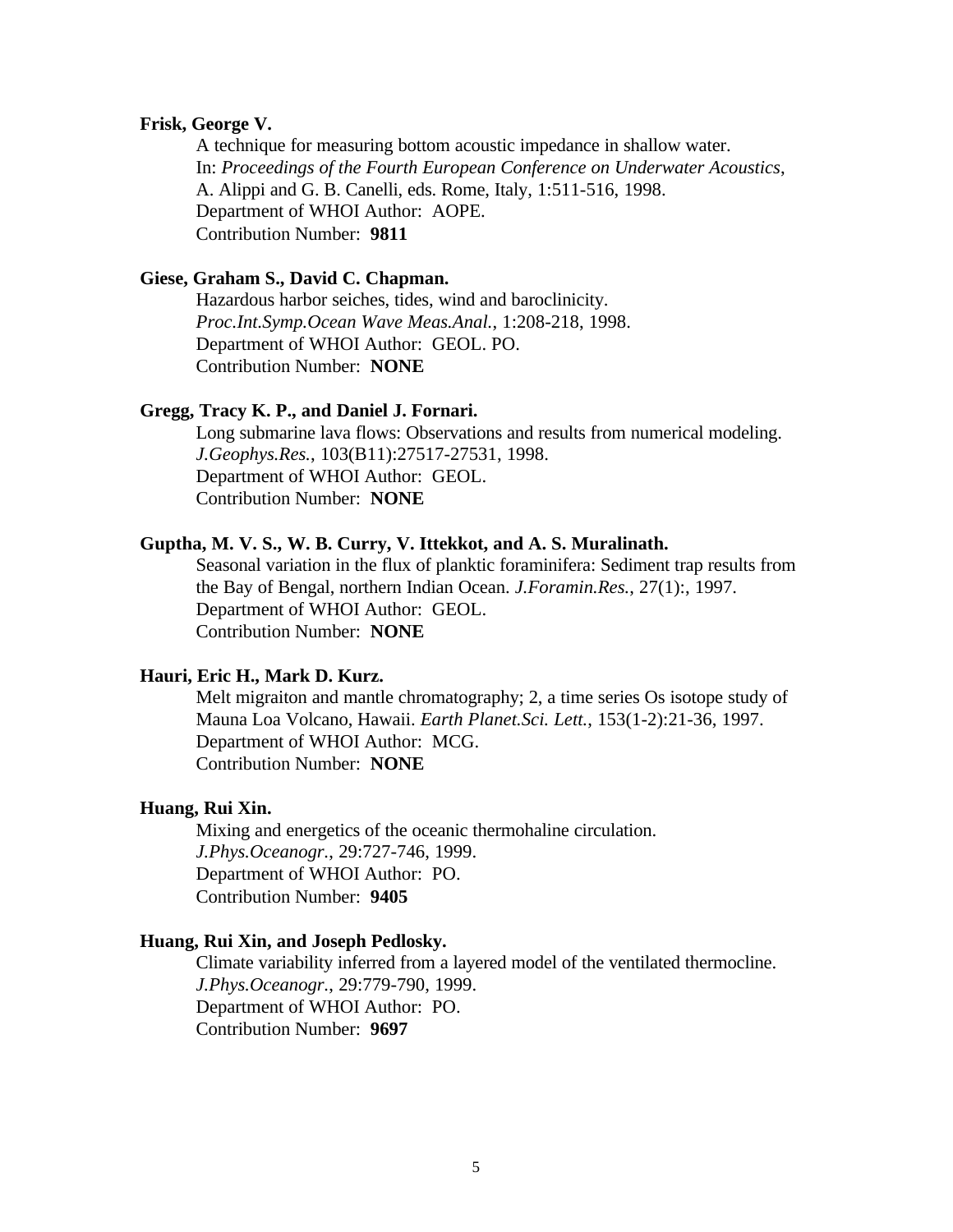# **Hunt, John B., Peter D. Clift, Christian Lacasse, Tracy L. Vallier, and Reinhard Werner.**

Interlaboratory comparison of electron probe microanalysis of glass geochemistry. In: *Proc.Ocean Drill.Prog.,Sci.Res.* A. D. Saunders, H. C. Larsen and S. W. Wise, Jr, eds., Ocean Drilling Program, College Station, TX, 152:85-91, 1998. Department of WHOI Author: GEOL. Contribution Number: **NONE**

# **Kelly, Kathryn A., Sandipa Singh, and Rui Xin Huang.**

Seasonal variations of sea surface height in the Gulf Stream region. *J.Phys.Oceanogr.*, 29:313-327, 1999. Department of WHOI Author: PO. Contribution Number: **9367**

### **Kukla, George, Jerry F.McManus, Isabelle Chuine, and Denis-Didier Rousseau.**

How long and how stable was the last interglacial? *Quat.Sci.Rev.*, 16(6):605-612, 1997. Department of WHOI Author: GEOL. Contribution Number: **NONE**

### **Layne, G. D. and N. Shimizu.**

High resolution-high transmission secondary on mass spectrometry (SIMS) for in situ microanalysis of lead isotope ratios in minerals and melt inclusions. *Mineral.Mag.*, 62A:860-861, 1998. Department of WHOI Author: GEOL. Contribution Number: **NONE**

### **Mass, A. M., D. K. Odell, D. R. Ketten, and A. Ya. Supin.**

Ganglion layer topography and retinal resolution of the Caribbean manatee *Trichechus manatus latirostris*. *Dokl.Biol.Sci.(Engl.Transl.)*, 355:392-394, 1997. Department of WHOI Author: BIOL. Contribution Number: **NONE**

### **McManus, J. F., C. O. Major, B. P. Flower, and T. Fronval.**

Variability in sea-surface conditions in the North Atlantic-Arctic gateways during the last 140,000 years. *Proc.Ocean Drill.Prog.,Sci.Res*. J. Thiede, A. M. Myhre, J. V. Firth, G. L. Johnson, and W. F. Ruddiman, eds., Ocean Drilling Program, College Station, TX, 151:437-444, 1996. Department of WHOI Author: GEOL. Contribution Number: **NONE**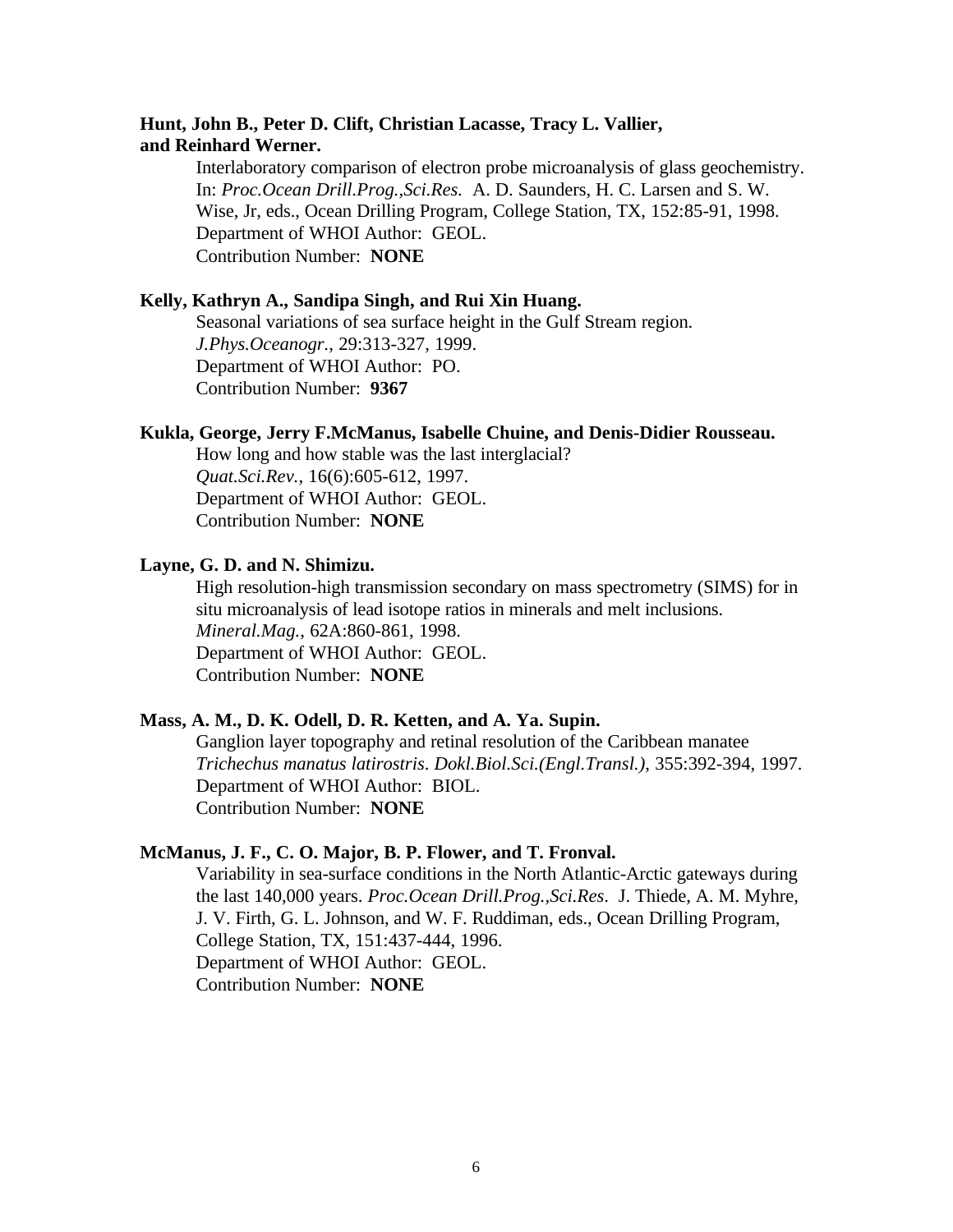### **Pun, Aurora, J. J. Papike, and G. D. Layne.**

Subsolidus REE partitioning between pyroxene and plagioclase in cumulate eucrites; an ion microprobe investigation. *Geochim.Cosmochim.Acta*, 61(23):5089-5097, 1997. Department of WHOI Author: GEOL. Contribution Number: **NONE**

### **Ravizza, Greg.**

Osmium-isotope geochemistry of Site 959: Implications for Re-Os sedimentary geochronology and reconstruction of past variations in the os-isotopic composition of seawater.

In: *Proc.Ocean Drill.Prog.,Sci.Res.* J. Mascle, G. P. Lohmann, and M. Moullade, eds., Ocean Drilling Program, College Station, TX, 159:181-186, 1998. Department of WHOI Author: GEOL. Contribution Number: **NONE**

### **Reusch, Douglas N., Greg Ravizza, Kirk A. Maasch, and James D. Wright.**

Miocene seawater  $187Os/188Os$  ratios inferred from metalliferous carbonates. *Earth Planet.Sci.Lett.*, 160(1-2)163-178, 1998. Department of WHOI Author: GEOL. Contribution Number: **NONE**

# **Saal, A. E., R. L. Rudnick, G. E. Ravizza, and S. R. Hart.**

Re-Os isotope evidence for the composition, formation and age of the lower continental crust. *Nature (London)*, 393:58-61, 1998. Department of WHOI Author: GEOL. Contribution Number: **NONE**

#### **Saal, A. E., S. R. Hart, N. Shimizu, G. Layne, and E. H. Hauri.**

In situ Pb isotope ratios in melt inclusions from oceanic island basalts: Mangaia, a case study. *Mineral.Mag.*, 62A:1310-1311, 1998. Department of WHOI Author: GEOL. Contribution Number: **NONE**

#### **Saccocia, Peter J., Jeffrey S. Seewald, and Wayne C. Shanks, III.**

Hydrogen and oxygen isotope fractionation between brucite and aqueous NaCl solutions from 250 to 450ºC. *Geochim.Cosmochim.Acta*, 62(3):485-492, 1998. Department of WHOI Author: MCG. Contribution Number: **NONE**

#### **Sager, W. W., C. J. Weiss, M. A. Tivey, and H. P. Johnson.**

Geomagnetic polarity reversal model of deep-tow profiles from the Pacific Jurassic Quiet Zone. *J.Geophys.Res.B*, 103(3):5269-5286, 1998. Department of WHOI Author: GEOL. Contribution Number: **NONE**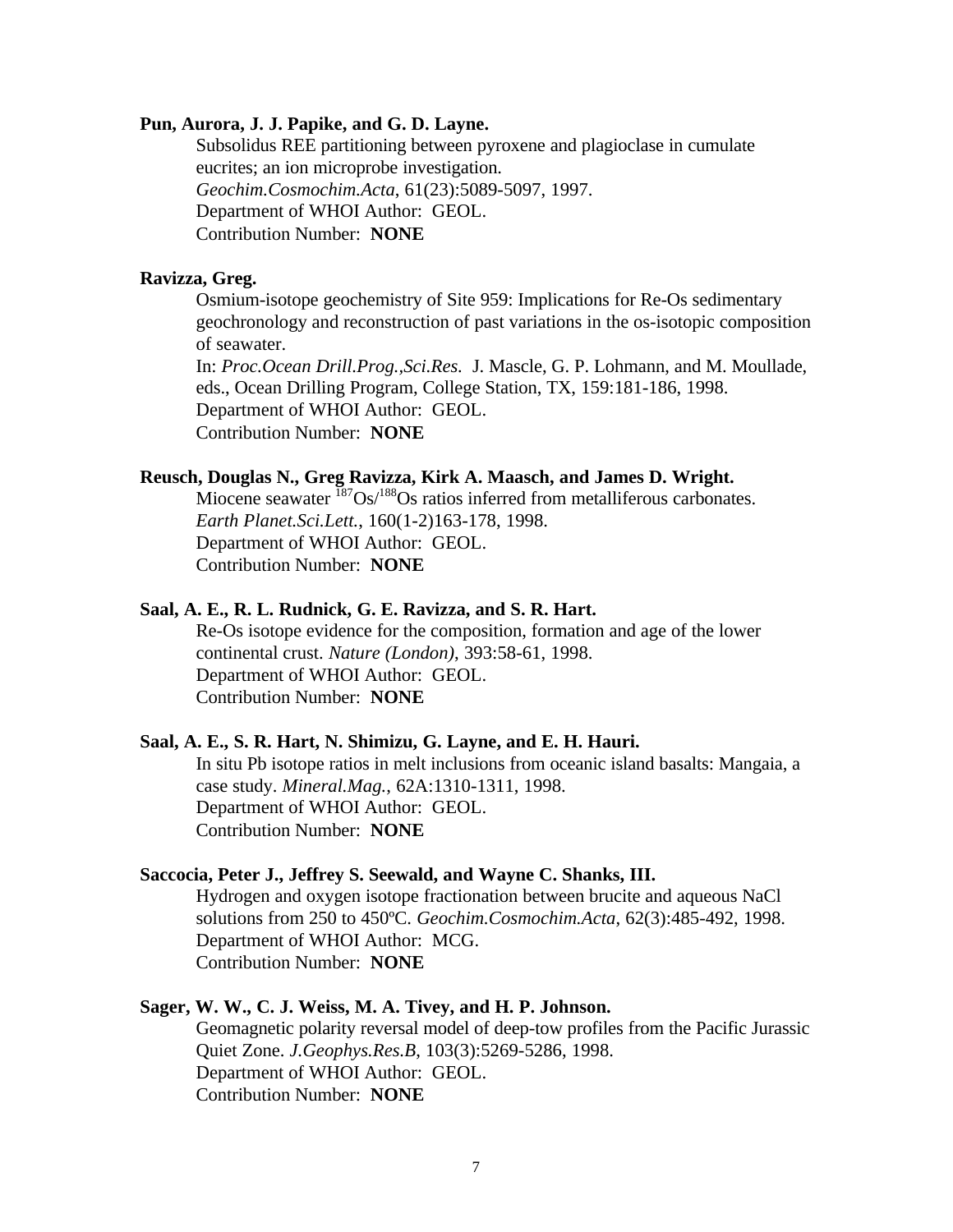# **Schneider, Robert J., J. M. Hayes, Karl F. von Reden, Ann P. McNichol, T. I. Eglinton, and J. S. C. Wills.**

Target preparation for continuous flow accelerator mass spectrometry. *Radiocarbon*, 40(1):95-102, 1998. Department of WHOI Author: GEOL. MCG. Contribution Number: **NONE**

### **Seewald, JeffreyS., Bryan C. Benitez, and Jean K. Whelan.**

Laboratory and theoretical constraints on the generation and composition of natural gas. *Geochim.Cosmochim.Acta*, 62(9):1599-1617, 1998. Department of WHOI Author: MCG. Contribution Number: **NONE**

# **Shank, Timothy M., Daniel J. Fornari, Karen L. Von Damm, Marvin D. Lilley, Rachel M. Haymon, and Richard A. Lutz.**

Temporal and spatial patterns of biological community development at nascent deep-sea hydrothermal vents (9º50'N, East Pacific Rise). *Deep-Sea Res.II*, 45:465-515, 1998. Department of WHOI Author: GEOL. Contribution Number: **NONE**

### **Shearer, C. K., J. J. Papike, and G. D. Layne.**

The role of ilmenite in the source region for mare basalts: Evidence from niobium, zirconium, and cerium in picritic glasses. *Geochim.Cosmochim.Acta*, 60(18):3521-3530, 1996. Department of WHOI Author: GEOL. Contribution Number: **NONE**

### **Shearer, C. K., J. J. Papike, and G. D. Layne.**

Deciphering basaltic magmatism on the moon from the compositional variations in the Apollo 15 very low-Ti picritic magmas. *Geochim.Cosmochim.Acta*, 60(3):509-528, 1996. Department of WHOI Author: GEOL. Contribution Number: **NONE**

### **Shen, Yang, S. C. Solomon, I. T. Bjarnason, and C. J. Wolfe.**

Seismic evidence for a lower-mantle origin of the Iceland plume. *Nature*, 395(6697):62-65, 1998. Department of WHOI Author: GEOL. Contribution Number: **NONE**